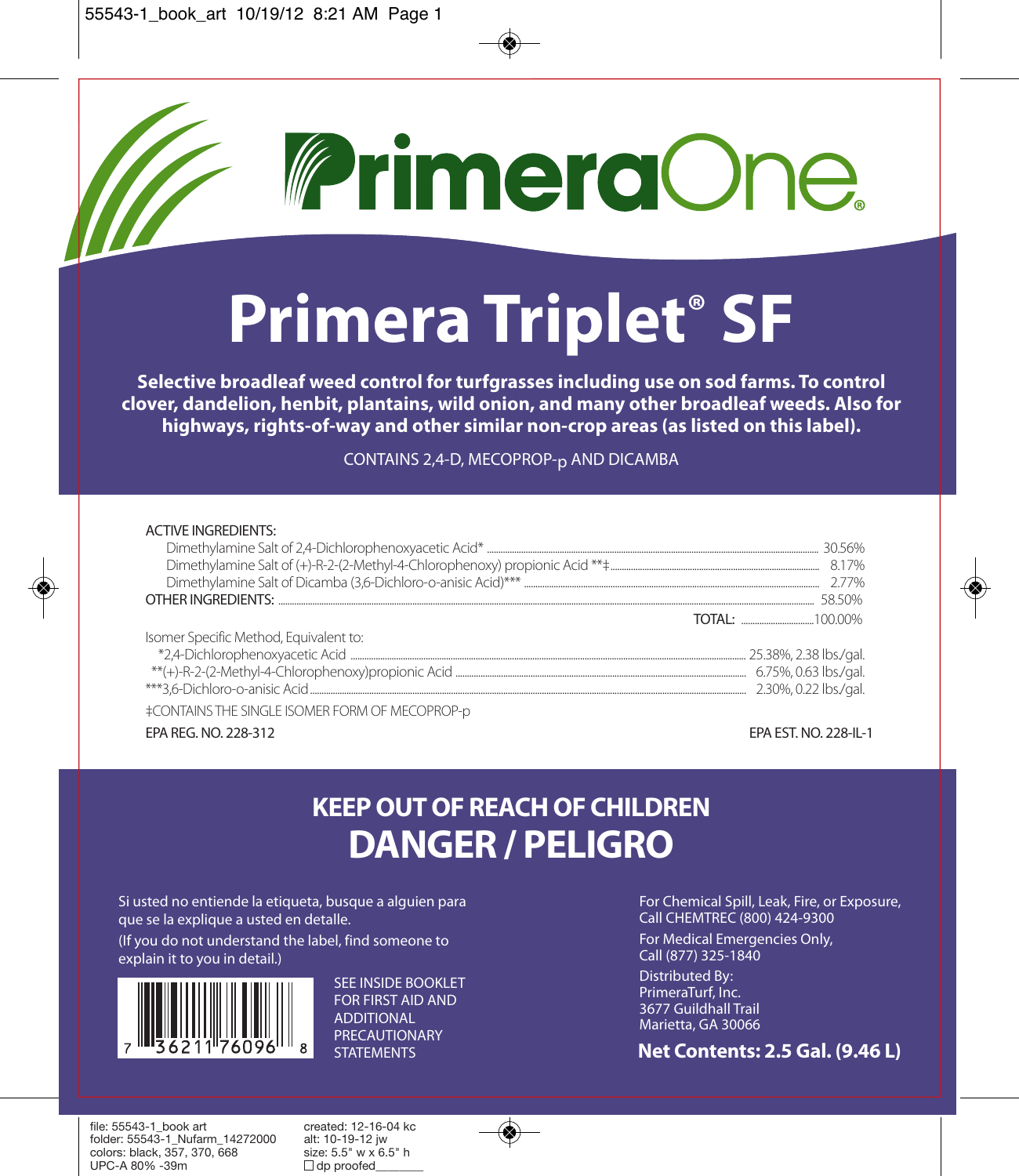#### **PRECAUTIONARY STATEMENTS HAZARDS TO HUMANS AND DOMESTIC ANIMALS DANGER / PELIGRO**

Corrosive, causes irreversible eye damage. Do not get in eyes, or on skin or clothing. Harmful if swallowed. **PERSONAL PROTECTIVE EQUIPMENT (PPE):**

Some materials that are chemical-resistant to this product are made of any waterproof material. If you want more options, follow the instructions for Category A on an EPA chemical-resistance category selection chart.

#### **All mixers, loaders, applicators and other handlers must wear:**

- Long-sleeved shirt and long pants
- Shoes plus socks, and
- Protective eyewear (goggles, face shield, or safety glasses)**\***
- Chemical-resistant gloves
- Chemical-resistant apron when mixing or loading, cleaning up spills or equipment, or otherwise exposed to the concentrate.
- **\*** Eye protection is not required ONLY when 5 or more parts water is used to dilute 1 part of this product.

#### See engineering controls for additional requirements.

Follow manufacturer's instructions for cleaning/maintaining PPE. If no such instructions for washables exist, use detergent and hot water. Keep and wash PPE separately from other laundry. Discard clothing and other absorbent materials that have been drenched or heavily contaminated with the product's concentrate. Do not reuse them.

#### **Engineering Controls Statements:**

When handlers use closed systems, enclosed cabs, in a manner that meets the requirements listed in the Worker Protection Standard (WPS) for agricultural pesticides [40 CFR 170.240 (d) (4-6)], the handler PPE requirements may be reduced or modified as specified in the WPS.

#### **USER SAFETY RECOMMENDATIONS**

#### **Users Should:**

- Wash hands, face, and arms with soap and water before eating, smoking, drinking or using the toilet.
- Remove clothing/PPE immediately if pesticide gets inside. Then wash thoroughly and put on clean clothing.
- Remove PPE immediately after handling this product. Wash the outside of gloves before removing. As soon as possible, wash thoroughly and change into clean clothing. Discard clothing and other absorbent materials that have been drenched or heavily contaminated with this product's concentrate. Do not reuse them.

| <b>FIRST AID</b>              |                                                                                                                                                                                                                                                                                          |  |  |  |
|-------------------------------|------------------------------------------------------------------------------------------------------------------------------------------------------------------------------------------------------------------------------------------------------------------------------------------|--|--|--|
| <b>IF IN EYES</b>             | . Hold eye open and rinse slowly and gently with water for 15 to 20 minutes.<br>. Remove contact lenses, if present, after the first 5 minutes, then continue rinsing eye.<br>. Call a poison control center or doctor for treatment advice.                                             |  |  |  |
| <b>IF SWALLOWED</b>           | • Call a poison control center or doctor immediately for treatment advice.<br>. Have person sip a glass of water if able to swallow.<br>. Do not induce vomiting unless told to do so by a poison control center or doctor.<br>. Do not give anything by mouth to an unconscious person. |  |  |  |
| <b>IF ON SKIN OR CLOTHING</b> | • Take off contaminated clothing.<br>. Rinse skin immediately with plenty of water for 15 to 20 minutes.<br>. Call a poison control center or doctor for treatment advice.                                                                                                               |  |  |  |
|                               |                                                                                                                                                                                                                                                                                          |  |  |  |

#### **HOT LINE NUMBER**

Have the product container or label with you when calling a poison control center or doctor, or going for treatment. You may also contact 1-877-325-1840 for emergency medical treatment information.

#### **NOTE TO PHYSICIAN**

Probable mucosal damage may contraindicate the use of gastric lavage.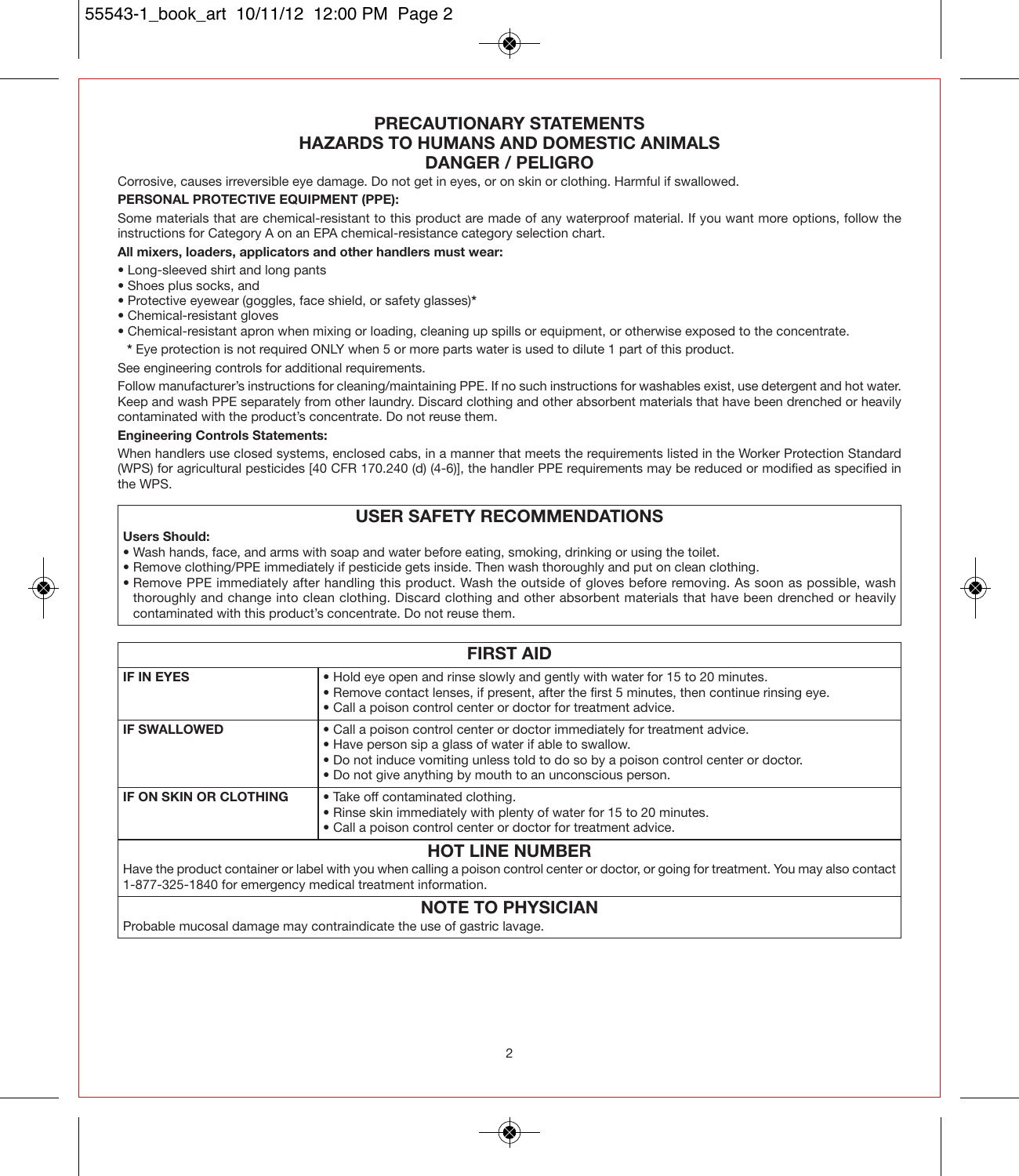#### **ENVIRONMENTAL HAZARDS**

This product is toxic to fish and aquatic invertebrates and may adversely affect non-target plants. Do not apply directly to water, to areas where surface water is present, or to intertidal areas below the mean high water mark. Drift and runoff may be hazardous to aquatic organisms in water adjacent to treated areas. Do not contaminate water when disposing of equipment wash waters or rinsate.

This product has properties and characteristics associated with chemicals detected in groundwater. The use of this product in areas where soils are permeable, particularly where the water table is shallow, may result in ground water containment. Application around a cistern or well may result in contamination of drinking water or groundwater.

Most cases of groundwater contamination involving phenoxy herbicides such as 2,4-D and MCPP-p have been associated with mixing/loading and disposal sites. Caution should be exercised when handling these herbicides at such sites to prevent contamination of groundwater supplies. Use of the closed systems for mixing or transferring this pesticide will reduce the probability of spills. Placement of the mixing/loading equipment on an impervious pad to contain spills will help prevent groundwater contamination.

#### **DIRECTIONS FOR USE**

It is a violation of Federal law to use this product in a manner inconsistent with its labeling. READ ENTIRE LABEL BEFORE USING THIS PRODUCT. USE STRICTLY IN ACCORDANCE WITH LABEL PRECAUTIONARY STATEMENTS AND DIRECTIONS.

This product is for use on Ornamental Turf Lawns (Residential, Industrial and Institutional), Parks, Cemeteries, Athletic Fields and Golf Courses (Fairways, Aprons, Tees and Roughs) and similar turf areas. Also for use on Sod Farms. For turf use, the maximum number of broadcast applications per treatment site is 2 per year. Product should not be used in or near greenhouses.

Do not apply this product in a way that will contact workers or other persons, either directly or through drift. Only protected handlers may be in the area during application. For any requirements specific to your State or Tribe, consult the agency responsible for pesticide regulation. Aerial application is prohibited.

Use of this product in certain portions of California, Oregon and Washington is subject to the January 22, 2004 Order for injunctive relief in Washington Toxics Coalition, et al. v. EPA, C01-0132C, (W.D. WA). For further information, please refer to http://www.epa.gov/espp.

#### **AGRICULTURAL USE REQUIREMENTS**

Use this product only in accordance with its labeling and with the Worker Protection Standard, 40 CFR Part 170. This Standard contains requirements for the protection of agricultural workers on farms, forests, nurseries, and greenhouses, and handlers of agricultural pesticides. It contains requirements for training, decontamination, notification, and emergency assistance. It also contains specific instructions and exceptions pertaining to the statements on this label about Personal Protective Equipment (PPE) and restricted-entry interval. The requirements in this box only apply to uses of this product that are covered by the Worker Protection Standard. Do not enter or allow worker entry into treated areas during the restricted-entry interval (REI) of 48 hours.

PPE required for early entry to treated areas that is permitted under the Worker Protection Standard and that involves contact with anything that has been treated, such as plants, soil, or water, is: coveralls over short-sleeved shirt and short pants, waterproof gloves, chemical-resistant footwear plus socks, protective eyewear and chemical-resistant headgear for overhead exposure.

#### **NON-AGRICULTURAL USE REQUIREMENTS**

The requirements in this box apply to uses of this product that are NOT within the scope of the Worker Protection Standard for agricultural pesticides (40 CFR Part 170). The WPS applies when this product is used to produce agricultural plants on farms, forests, nurseries, or greenhouses. Do not allow people (other than applicator) or pets on treatment area during application. Do not enter treatment areas until spray has dried.

#### **SPRAY DRIFT MANAGEMENT**

A variety of factors including weather conditions (e.g., wind direction, wind speed, temperature, relative humidity) and method of application can influence pesticide drift. The applicator must evaluate all factors and make appropriate adjustments when applying this product.

#### **Droplet Size**

Use a medium or coarser spray nozzles according to ASAE (S572) definition for standard nozzles or a volume mean diameter of 300 microns or greater for spinning atomizer nozzles.

#### **Wind Speed**

Do not apply at wind speeds greater than 10 mph. Only apply this product if the wind direction favors an on target deposition and there are not sensitive areas (including, but not limited to residential areas, bodies of water, known habitat for nontarget species, nontarget crops) within 250 feet downwind.

#### **Temperature Inversions**

If applying at wind speeds less than 3 mph, the applicator must determine if: 1) conditions of temperature inversion exist, or 2) stable atmospheric conditions exist at or below nozzle height. Do not make applications into areas of temperature inversions or stable atmospheric conditions.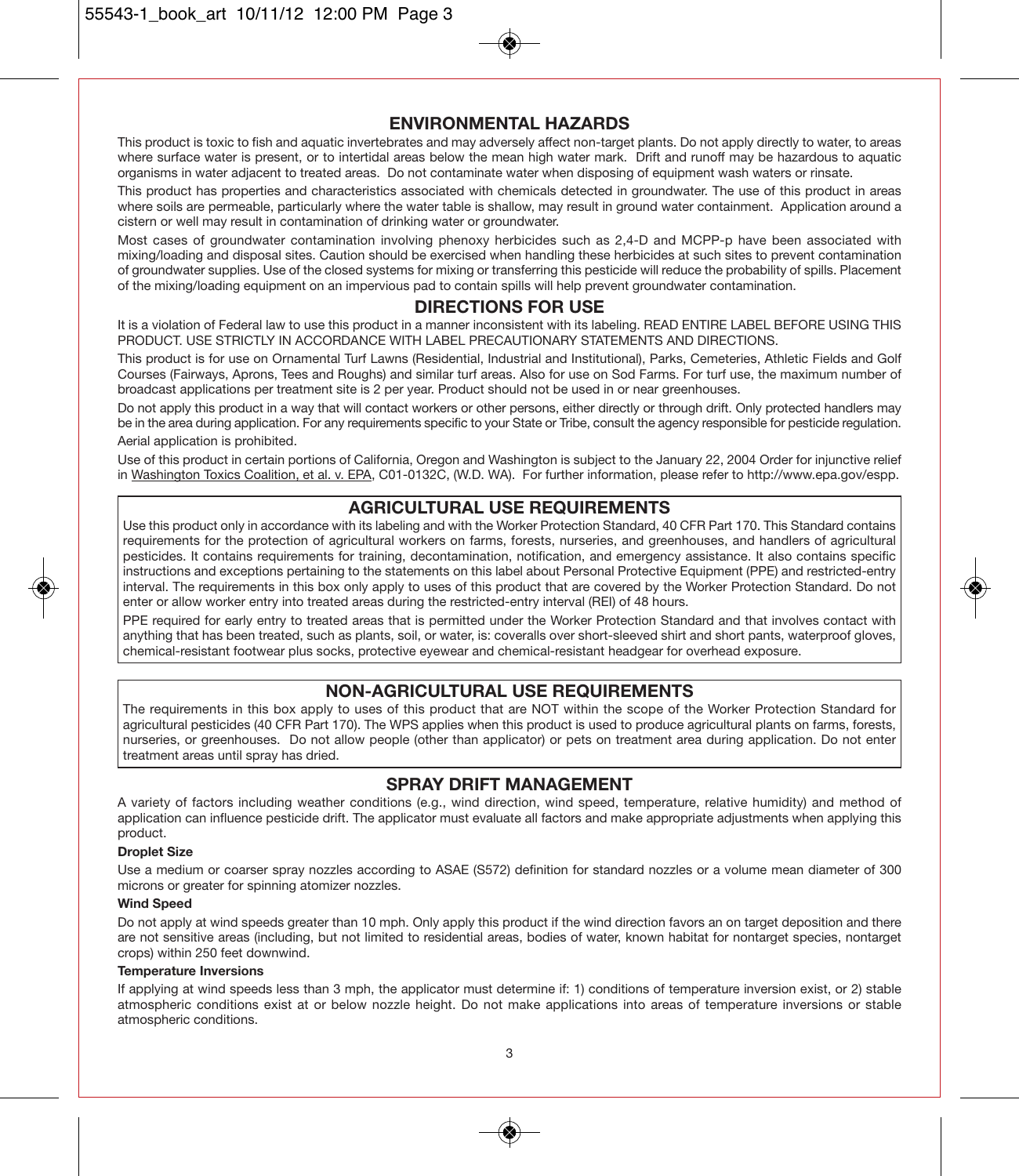#### **Susceptible Plants**

Do not apply under circumstances where spray drift may occur to food, forage, or other plantings that might be damaged or crops thereof rendered unfit for sale, use or consumption. Susceptible crops include, but are not limited to, cotton, okra, flowers, grapes (in growing stage), fruit trees (foliage), soybeans (vegetative stage), ornamentals, sunflowers, tomatoes, beans, and other vegetables, or tobacco. Small amounts of spray drift that might not be visible may injure susceptible broadleaf plants.

#### **Other State and Local Requirements**

Applicators must follow all state and local pesticide drift requirements regarding application of 2,4-D herbicides. Where states have more stringent regulations, they must be observed.

#### **Equipment**

All ground application equipment must be properly maintained and calibrated using appropriate carriers or surrogates. Do not apply with a nozzle height greater than 4 feet above the crop canopy.

#### **USE PRECAUTIONS**

Avoid mist to vegetables, flowers, ornamentals, shrubs, trees and other desirable plants. Do not pour spray solutions near these plants. Do not spray on carpetgrass, dichondra nor on lawns or turf where desirable clovers are present. Avoid fine mists. Except as noted, use only lawn-type sprayers. Coarse sprays are less likely to "wind-drift". Use coarse spray droplets. Do not spray roots of ornamentals and trees. Do not exceed specified dosages for any area; be particularly careful within the dripline of trees and other species. Do not apply to newly seeded grasses until well established. Avoid broadcast applications when air temperature exceeds 90°F. When using small, spot treatment applications in temperature over 90°F, turf injury may occur.

When treating Carpetgrass, avoid broadcast applications when air temperature exceeds 80°F. When air temperatures exceed 80°F, limit application to spot treatment only.

Apply only to dormant St. Augustine (Common, Raleigh and Seville varieties grown in Texas, Louisiana, Mississippi only) and dormant Centipede grasses (Texas, Louisiana, Mississippi only).

Avoid applying during excessively dry or hot periods unless irrigation is used. For optimum results: (1) turf should not be mowed for 1 to 2 days before and after application; (2) do not apply if rain is expected within 4 hours after the application, delay irrigation cycle for 24 hours. Reseed no sooner than three to four weeks after application of this product. Failure to observe all precautions may result in injury to turf and/or susceptible plants.

This product can be mixed with some liquid fertilizers or liquid iron materials. Because liquid fertilizer and liquid iron differ in pH, free ammonia content, density, salt concentration and percentage of water, a compatibility test is recommended prior to mixing in application equipment. All regulations, either State or Federal, relating to the application of liquid fertilizers or liquid iron and this product must be strictly followed.

#### **WEEDS CONTROLLED**

| <b>DHUSILAW</b> |
|-----------------|
| Black medic     |
| Buckhorn        |
| Burdock         |
| Chicory         |
| Chickweed       |
| Clover          |
| Dandelion       |
| Dock            |
| Ground ivv      |
| Healall         |
| Henbit          |
|                 |

Bedstraw

Knotweed Lambsquarter Lespedeza Mallow Morningglory Peppergrass **Pigweed** Plantain Poison ivy Poison oak Purslane Ragweed

Sheep sorrel Shepherdspurse Speedwell Spurge Wild carrot Wild garlic Wild lettuce Wild onion Yarrow and other broadleaf weeds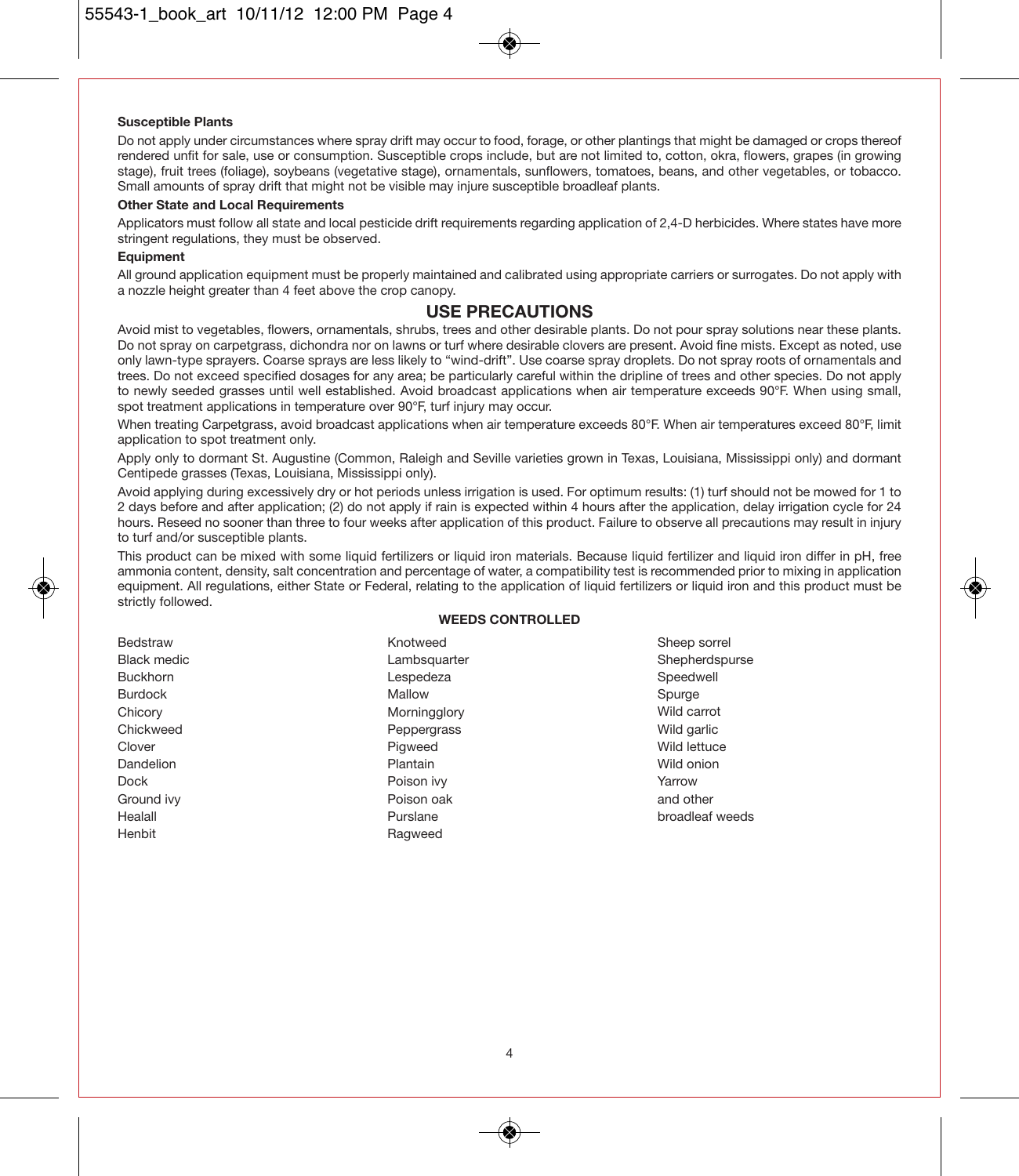#### **TURF, ORNAMENTAL (golf courses, cemeteries, parks, sports fields, turfgrass, lawns and other grass areas) AND**

**TURF (grown for seed or sod)**

**APPLICATION RATES**

| <b>SITE</b>                                                                                                                                                                                               | <b>USE RATE</b><br>(Fluid<br>Ounces) | <b>SPRAY</b><br><b>VOLUME</b><br>(Gallons) | <b>USE RATE</b><br>(Pints) | <b>SPRAY</b><br><b>VOLUME</b><br>(Gallons) | <b>USE DIRECTIONS</b>                                                                                                                                                                                                                                                                                                                                                                                 |
|-----------------------------------------------------------------------------------------------------------------------------------------------------------------------------------------------------------|--------------------------------------|--------------------------------------------|----------------------------|--------------------------------------------|-------------------------------------------------------------------------------------------------------------------------------------------------------------------------------------------------------------------------------------------------------------------------------------------------------------------------------------------------------------------------------------------------------|
|                                                                                                                                                                                                           | PER 1,000 SQ. FT.                    |                                            | <b>PER ACRE</b>            |                                            |                                                                                                                                                                                                                                                                                                                                                                                                       |
| Bahiagrass,                                                                                                                                                                                               | $1.1$ to $1.5$                       | $0.5$ to $5$                               | $3$ to $4$                 | 5 to 220                                   | <b>Normal Applications</b>                                                                                                                                                                                                                                                                                                                                                                            |
| Bluegrass,<br>Common<br>Bermudagrass,<br>Fescue, Ryegrass,<br><b>Zovsiagrass</b>                                                                                                                          |                                      |                                            |                            |                                            | For Professional Lawn Maintenance - Higher<br>water volumes may be used when tank-mixed with<br>a turf fertilizer. Follow fertilizer labels for proper<br>amounts to add.                                                                                                                                                                                                                             |
|                                                                                                                                                                                                           |                                      |                                            |                            |                                            | Use reduced rates if grass is stressed from heat or<br>drought. Exercise care when applying during<br>growth stages from dormancy to green-up and<br>from green-up to dormancy. Some temporary<br>discoloration may occur on warm season grasses.                                                                                                                                                     |
|                                                                                                                                                                                                           |                                      |                                            |                            |                                            | If Bermudagrass is dormant, up to 4 pints per<br>acre may be used. However, some hybrid<br>Bermudagrasses may be sensitive to this product.<br>Contact your local extension service weed control<br>specialist.                                                                                                                                                                                       |
| Dormant St. Augustine<br>(Common, Raleigh and<br>Seville varieties grown<br>in Texas, Louisiana,<br>Mississippi only).<br><b>Dormant Centipede</b><br>grasses (Texas,<br>Louisiana, Mississippi<br>only). | $0.75$ to<br>0.90<br>Maximum         | $1$ to $5$                                 | $2$ to $2.5$<br>Maximum    | 40 to 200                                  | Use reduced rates if grass is stressed from heat or<br>drought. Exercise care when applying during<br>growth stages from dormancy to green-up and<br>from green-up to dormancy. Some temporary<br>discoloration may occur on warm season grasses.                                                                                                                                                     |
| <b>Bentgrass</b><br>(Putting and Bowling<br>Greens)                                                                                                                                                       | 0.67<br>Maximum                      | 3.3                                        | 1.8<br>Maximum             | 145                                        | Apply on closely mowed Bentgrass, preferably in<br>May or mid-August through September. Slight turf<br>yellowing will disappear after about one week.<br>On closely mowed golf course fairways and tees or<br>bowling greens - apply when weeds are actively<br>growing and temperatures are low. Exercise care to<br>avoid over application to prevent injury. Temporary<br>discoloration may occur. |

**NOTE:** Care should be taken to avoid overdosing Bentgrass or injury may result. Large volumes of spray water (i.e. one fluid ounce in 5 gallons of water per 1,500 square feet) will aid in obtaining uniform coverage. If hand-type sprayers are used, it is preferable to use a single nozzle sprayer rather than a multiple nozzle boom as sideways application with a boom where the spray from more than one nozzle is allowed to fall on the same area will result in heavy local over-application and subsequent turf discoloration or injury.

Ornamental Turf: Maximum single application rate is 5 pints product (1.49 lbs 2,4-D ae) per acre. Maximum yearly application rate is 10 pints product (2.97 lbs 2,4-D ae) per acre. Make no more than 2 applications per year.

Turf Grown for Seed/Sod: Maximum single application rate is 6.5 pints product (1.93 lbs 2,4-D ae) per acre. Maximum yearly application rate is 13 pints product (3.87 lbs 2,4-D ae) per acre. Make no more than 2 applications per year. Minimum interval of 30 days between applications.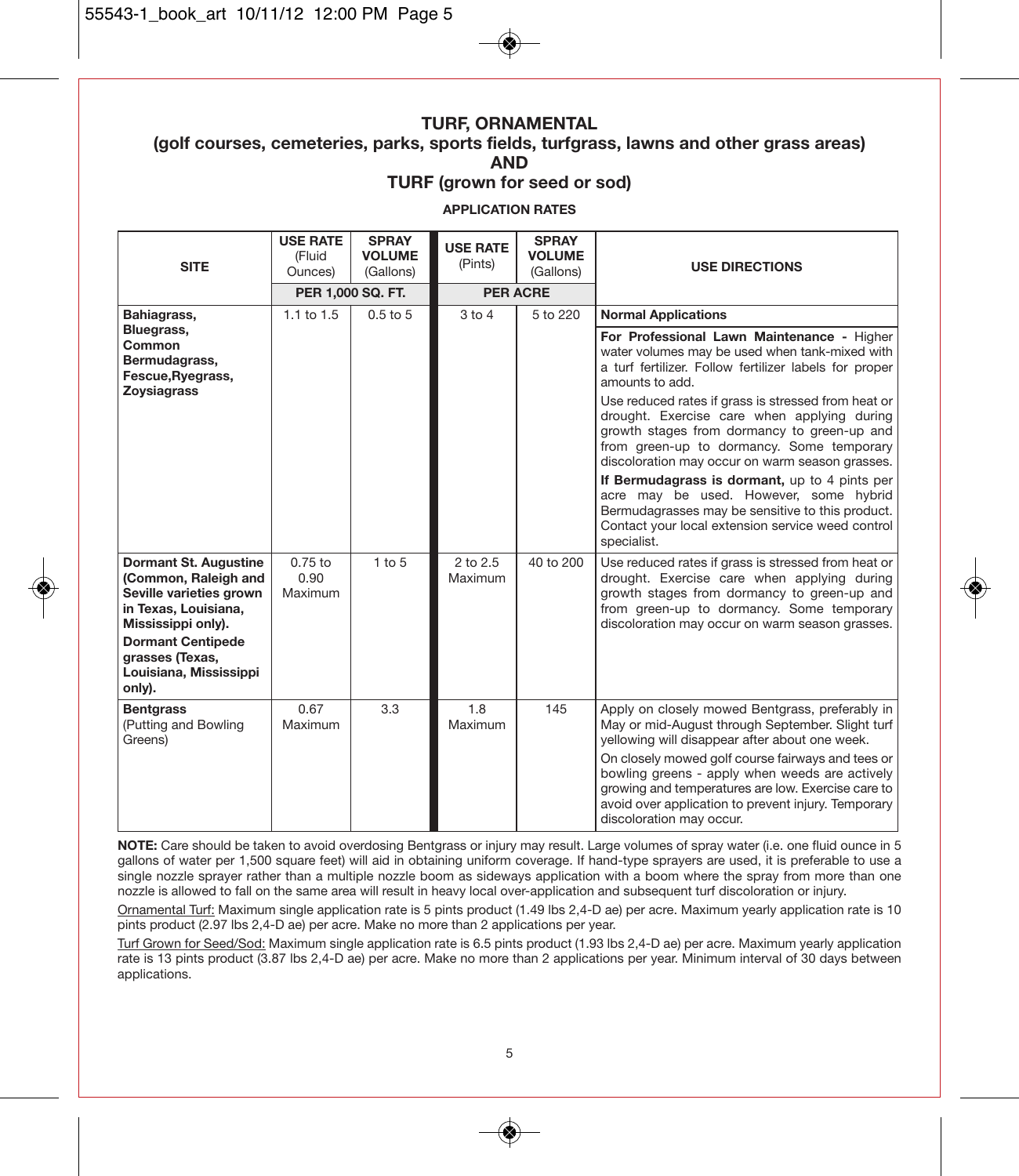|                                                |                                                         | <b>USE RATE</b>                                        |                             |                                                                                                                                                                                                                                                         |
|------------------------------------------------|---------------------------------------------------------|--------------------------------------------------------|-----------------------------|---------------------------------------------------------------------------------------------------------------------------------------------------------------------------------------------------------------------------------------------------------|
| <b>EQUIPMENT</b>                               | <b>APPLICATION</b>                                      | <b>Fluid Ounces</b><br>per 1,000<br><b>Square Feet</b> | <b>Pints</b><br>per<br>Acre | <b>USE DIRECTIONS</b>                                                                                                                                                                                                                                   |
| Controlled                                     | Cool season                                             | $1.1$ to $1.5$                                         | $3$ to $4$                  | Use in sufficient water to assure coverage (1 to 4 gallons of water                                                                                                                                                                                     |
| <b>Droplet Applicators</b><br>(CDA), Atomizers | grasses                                                 |                                                        |                             | per acre is normal for this type of equipment). Do not overlap spray<br>patterns.                                                                                                                                                                       |
| and Spinning Disk<br><b>Applicators</b>        | Listed warm<br>season grasses                           | $0.75$ to $0.9$                                        | $2$ to $2.5$                | Use in sufficient water to assure coverage (1 to 4 gallons of water<br>per acre is normal for this type of equipment); and follow CDA<br>spray instructions for cool season grasses. Use reduced rates if<br>grass is stressed from heat, drought, etc. |
| <b>Lower Volume</b><br>Equipment               | Cool Season and<br><b>Listed Warm</b><br>Season Grasses | 1.1 to $1.5$                                           | $3$ to $4$                  | Use as little as 5 gallons of water per acre. Use only application<br>equipment that is capable of spreading a uniform droplet, wetting<br>each weed surface.                                                                                           |

#### **LOW VOLUME SPRAY APPLICATION EQUIPMENT**

#### **NON-CROPLAND**

**(fencerows, hedgerows, roadsides, ditches, rights-of-way, utility, powerlines, railroads, airports, and industrial sites)**

Applications to non-cropland areas are not applicable to treatment of commercial timber or other plants being grown for sale or other commercial use, or for commercial seed production, or for research purposes.

**Roadsides (including aprons and guardrails), rights-of-way and other similar non-crop areas:** For control of broadleaf weeds, mix at a rate of 1.5 to 3.5 quarts of this product per acre in enough water to wet all parts of the foliage. This may require 50 to 300 gallons of water per acre. This mixture will cover 43,560 square feet. Thoroughly saturate all weeds with spray mixture. Apply any time between the time when plants come into full leaf (spring) to when the plants begin to go dormant. Best results are obtained when weeds are young and actively growing. Do not cut weeds until herbicide has translocated throughout the plant causing root death. For small broadleaf weeds, use the lower rate. Heavy, dense stands require the higher rate with the high water volume. For small (spot) applications with small tank sprayers, apply at the rate of 4 ounces of this product per gallon of water and spray to thoroughly wet all foliage.

Annual/Perennial Control: Make no more than 2 applications per year.

For control of woody plants, apply to both stems and foliage any time from the time foliage is completely matured until the time plants start to go dormant. All leaves, stems and suckers must be completely wet to the ground line for effective control. Regrowth may be anticipated on the more resistant species.

**Woody Brush:** Add 1 to 1.5 gallons of this product per acre to wet all parts of the brush foliage, stem and bark. This may require up to 200 to 600 gallons of water per 43,560 square feet depending upon the height and thickness of the brush. Mix thoroughly before spraying. The 1.5 gallon rate is applicable to spot treatment (an area of less than 1,000 square feet) applications only.

Woody Plant Control: Make no more than 1 application per year.

This product will either kill, control or suppress the weeds listed in the label booklet for this product. Some of these species may require repeat spot applications even under ideal conditions for application.

**Maximum Seasonal Application Rate to non-crop sites is 4 pounds 2,4-D Acid equivalent per acre per application site.**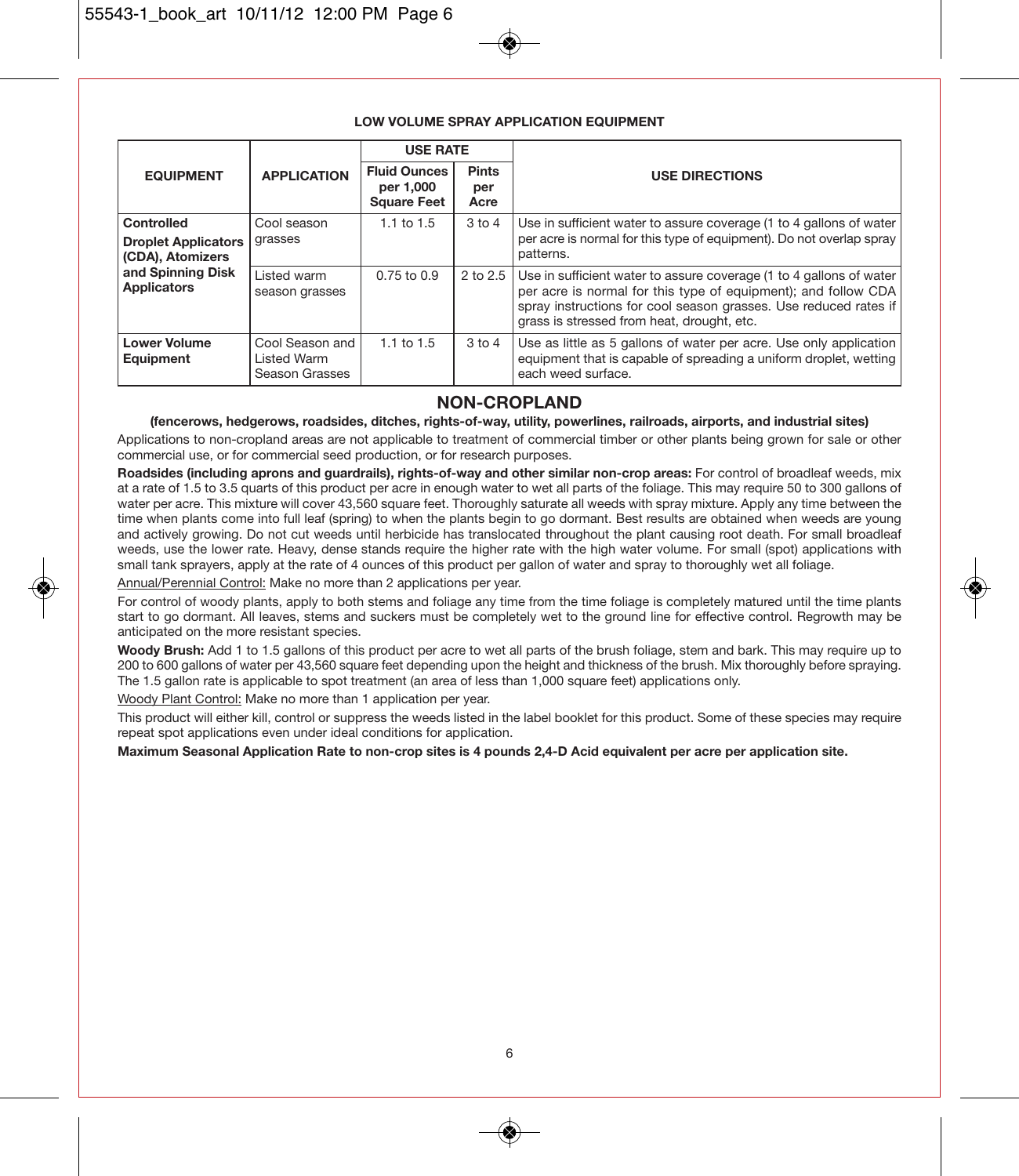## **STORAGE AND DISPOSAL**

Do not contaminate water, food or feed by storage or disposal.

**PESTICIDE STORAGE:** Always use original container to store pesticides in a secured warehouse or storage building. Store at temperatures above 32°F. If allowed to freeze, remix before using. This does not alter this product. Containers should be opened in well ventilated areas. Keep container tightly sealed when not in use. Do not stack cardboard cases more than two pallets high. Do not store near open containers of fertilizer, seed or other pesticides.

**PESTICIDE DISPOSAL:** Pesticide wastes are toxic. If container is damaged or if pesticide has leaked, contain all spillage. Absorb and clean up all spilled material with granules or sand. Place in a closed, labeled container for proper disposal. Improper disposal of excess pesticide, spray mixtures, or rinsate is a violation of Federal law and may contaminate groundwater. If these wastes cannot be disposed of by use according to label instructions, contact your State Pesticide or Environmental Control Agency, or the Hazardous Waste representative at the nearest EPA Regional Office for guidance.

**CONTAINER DISPOSAL:** Nonrefillable container. Do not reuse or refill this container. Triple rinse container (or equivalent) promptly after emptying.

**Nonrefillable container ≤ 5 gallons:** Triple rinse as follows: Empty the remaining contents into application equipment or a mix tank and drain for 10 seconds after the flow begins to drip. Fill the container 1/4 full with water and recap. Shake for 10 seconds. Pour rinsate into application equipment or a mix tank or store rinsate for later use or disposal. Drain for 10 seconds after the flow begins to drip. Repeat this procedure two more times. Then offer for recycling if available or puncture and dispose of in a sanitary landfill, or by incineration, or, if allowed by state and local authorities, by burning. If burned, stay out of smoke.

#### **WARRANTY DISCLAIMER**

**The directions for use of this product must be followed carefully. TO THE EXTENT CONSISTENT WITH APPLICABLE LAW, (1) THE GOODS DELIVERED TO YOU ARE FURNISHED "AS IS" BY MANUFACTURER OR SELLER AND (2) MANUFACTURER AND SELLER MAKE NO WARRANTIES, GUARANTEES, OR REPRESENTATIONS OF ANY KIND TO BUYER OR USER, EITHER EXPRESS OR IMPLIED, OR BY USAGE OF TRADE, STATUTORY OR OTHERWISE, WITH REGARD TO THE PRODUCT SOLD, INCLUDING, BUT NOT LIMITED TO MERCHANTABILITY, FITNESS FOR A PARTICULAR PURPOSE, USE, OR ELIGIBILITY OF THE PRODUCT FOR ANY PARTICULAR TRADE USAGE.** UNINTENDED CONSEQUENCES, INCLUDING BUT NOT LIMITED TO INEFFECTIVENESS, MAY RESULT BECAUSE OF SUCH FACTORS AS THE PRESENCE OR ABSENCE OF OTHER MATERIALS USED IN COMBINATION WITH THE GOODS, OR THE MANNER OF USE OR APPLICATION, INCLUDING WEATHER, ALL OF WHICH ARE BEYOND THE CONTROL OF MANUFACTURER OR SELLER AND ASSUMED BY BUYER OR USER. THIS WRITING CONTAINS ALL OF THE REPRESENTATIONS AND AGREEMENTS BETWEEN BUYER, MANUFACTURER AND SELLER, AND NO PERSON OR AGENT OF MANUFACTURER OR SELLER HAS ANY AUTHORITY TO MAKE ANY REPRESENTATION OR WARRANTY OR AGREEMENT RELATING IN ANY WAY TO THESE GOODS.

#### **LIMITATION OF LIABILITY**

TO THE EXTENT CONSISTENT WITH APPLICABLE LAW, IN NO EVENT SHALL MANUFACTURER OR SELLER BE LIABLE FOR SPECIAL, INCIDENTAL, OR CONSEQUENTIAL DAMAGES, OR FOR DAMAGES IN THEIR NATURE OF PENALTIES RELATING TO THE GOODS SOLD, INCLUDING USE, APPLICATION, HANDLING, AND DISPOSAL. TO THE EXTENT CONSISTENT WITH APPLICABLE LAW, MANUFACTURER OR SELLER SHALL NOT BE LIABLE TO BUYER OR USER BY WAY OF INDEMNIFICATION TO BUYER OR TO CUSTOMERS OF BUYER, IF ANY, OR FOR ANY DAMAGES OR SUMS OF MONEY, CLAIMS OR DEMANDS WHATSOEVER, RESULTING FROM OR BY REASON OF, OR RISING OUT OF THE MISUSE, OR FAILURE TO FOLLOW LABEL WARNINGS OR INSTRUCTIONS FOR USE, OF THE GOODS SOLD BY MANUFACTURER OR SELLER TO BUYER. ALL SUCH RISKS SHALL BE ASSUMED BYTHE BUYER, USER, OR ITS CUSTOMERS. TO THE EXTENT CONSISTENT WITH APPLICABLE LAW, BUYER'S OR USER'S EXCLUSIVE REMEDY, AND MANUFACTURER'S OR SELLER'S TOTAL LIABILITY SHALL BE FOR DAMAGES NOT EXCEEDING THE COST OF THE PRODUCT. **If you do not agree with or do not accept any of directions for use, the warranty disclaimers, or limitations on liability, do not use**

**the product, and return it unopened to the Seller, and the purchase price will be refunded.**

(RV090310)

Triplet is a registered trademark of Nufarm Americas Inc.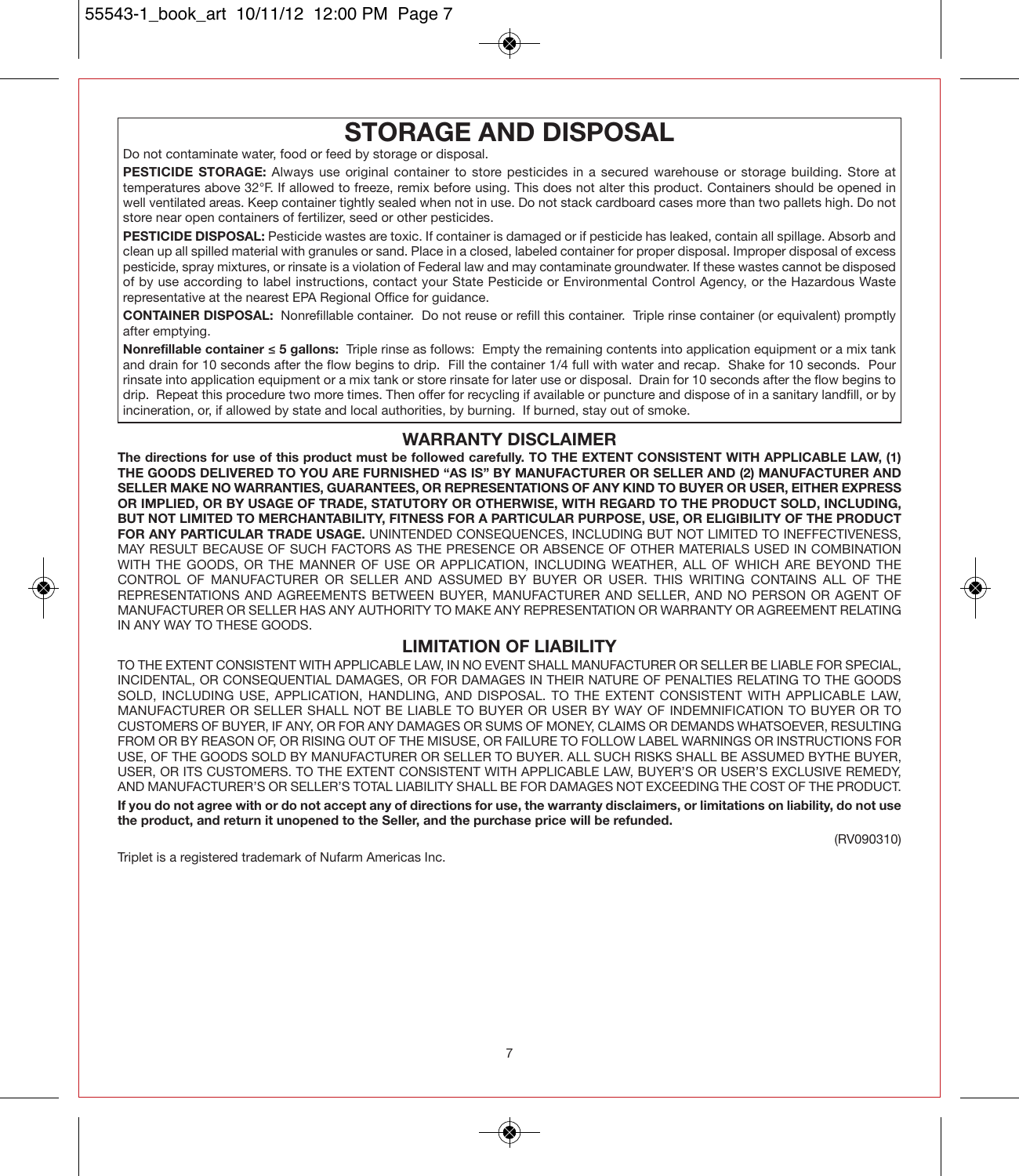◈

**NOTES**

◈

◈